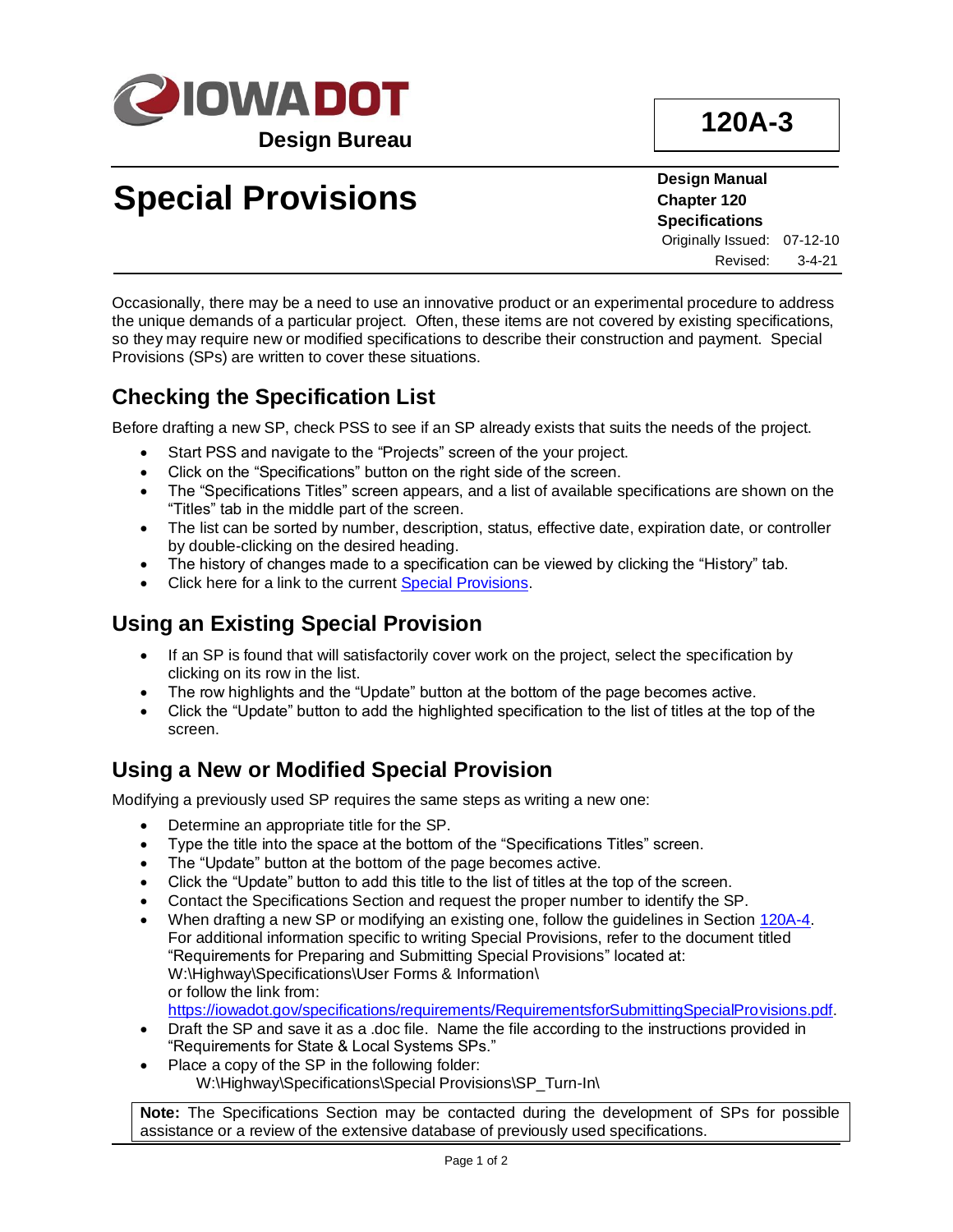### **Proprietary Products**

Specifications using patented or proprietary (brand name) products or processes are generally discouraged; it is preferred to describe the product using generic, end-results-type language. However, it is sometimes necessary to call out a specific brand name, especially when using a new or experimental product:

- If a range of proprietary products exists that will meet the needs of the project, list at least three acceptable alternatives, along with the phrase "or approved equal," for example: "Hydrants shall comply with AWWA Standard C502, have a three-nozzle arrangement, and be manufactured by Clow, Mueller, American Darling, or approved equal."
- If the needs of the project can be met by only one specific product, state the name of the product in the specifications. In this case, a Public Interest Finding (PIF) must be submitted to the Contracts and Specifications Bureau for approval. Refer to Section [1C-7](01c-07.pdf) for more information.

#### **Local Systems Projects**

District offices review SPs that are written for Local Systems projects.

When the project is located on a Primary route, follow the guidance above for writing and submitting SPs. When the project is located on a route other than a Primary route:

- Review the SP for accuracy, clarity, and proper formatting.
- Verify that the title of the SP is listed on the project's "Specifications Titles" screen in PSS.
- Save a .pdf copy of the SP in the following folder: W:\Highway\Specifications\Special Provisions\SP\_Turn-In\